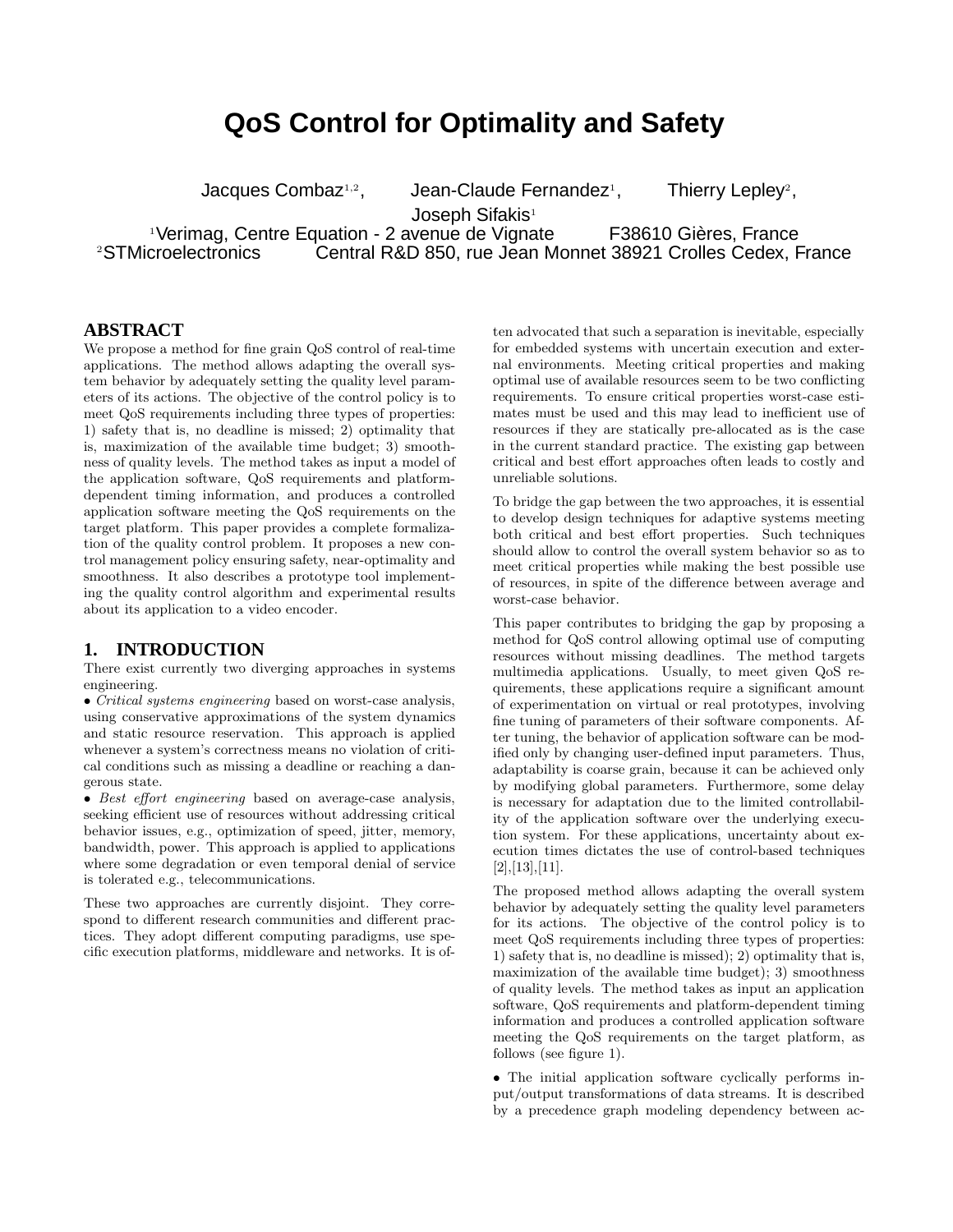tions (C-functions), and from which all the possible execution sequences can be extracted. Its execution during a cycle can be controlled by choosing quality levels, which are parameters of its actions. We assume that the execution times of actions are increasing with quality.

• We consider single-threaded implementations of the application software on a platform for which it is possible, by using timing analysis and profiling techniques, to compute estimates of worst-case execution times and average execution times of actions for the different quality levels. Action execution is assumed to be atomic. A compiler is used to generate the controlled software from the initial application software, for given QoS requirements and execution times.

The controlled software can be considered as the composition of the initial application software with a controller (see figure 3). The controller monitors the progress of the computation within a cycle of the application software. At any state of the cycle, it chooses the next action to be executed and its quality level, guided by a quality management policy. This is a constraint guaranteeing safety and embodying an optimality criterion. The optimality criterion is used to compute "best schedules" for different quality parameter levels. The controller chooses amongst these schedules, a feasible one which maximizes quality.

Our method significantly differs from existing ones for QoS control and adaptive scheduling. The main difference is fine grain control of the execution. Existing control techniques act at task level e.g., at the beginning of a cycle, and their reactivity is slow. They do not require any deep knowledge of the data-flow structure of the application software. Our method consists in controlling execution during a cycle; the controlled software is produced by compilation (automatic code instrumentation).

Another important difference is that fine granularity allows combination of optimality and safety of the produced schedules. Most control techniques are applied at system or task level, focus on optimality criteria and are adequate only for soft real-time. The integration of safety criteria is useful in applications where quality should remain above some minimal level [8],[4], e.g., home TVs, or where hard deadlines must be respected. Buttazzo et al.'s elastic tasks model [5], as well as slack scheduling [7], [10] and gain time techniques [3] are proposed in order to adapt a system to its actual behavior, but they are only based on worst-case execution times and do not deal with quality smoothness. A common and simple way to treat CPU overload is to skip an instance of a task [9]. Lu et al. [11] propose a feedback scheduling based on PID controllers, but deadline misses remain possible. Steffens et al. [13],[12] minimize deadline misses of an MPEG decoder by applying a Markov decision process and reinforcement learning techniques, combined with structural load analysis.

The paper improves and extends results presented in [6] in several directions. It provides a complete formalization of the quality control problem. It proposes a new control management policy ensuring better quality smoothness. Finally, it provides a framework for studying how safety and optimality are related depending on system dynamics.

The paper is organized as follows. Section 2 presents a formalization of the quality control problem. Section 3 presents an abstract and generic control algorithm parameterized by a quality management policy. The choice of such policies for safety and quality smoothness is studied in Section 4. Section 5 deals with optimal use of the computing resources. It is shown that safety and optimality are two conflicting requirements and that utilization may differ from the optimal one by a constant depending on the difference between worst-case and average behavior as well as on the granularity of control. Section 6 reports on experimental results. A prototype tool is presented for generating controlled application software, as well as a non trivial example.



Figure 1: Implementation of the prototype tool

#### **2. THE QUALITY CONTROL PROBLEM**

Let  $A$  be a finite set of *actions*. We denote by  $A^*$  the set of all finite sequences of actions. For a sequence of actions  $\alpha = \alpha(1) \dots \alpha(n)$  of length  $n = |\alpha|$  we define:

•  $\alpha[i, j] = \alpha(i) \dots \alpha(j)$  for any  $i \leq j$ ; otherwise  $\alpha[i, j] = \epsilon$ 

• for  $0 \leq i \leq |\alpha|$ ,  $\alpha = \alpha[1, i]$  (resp.  $\alpha^{i} = \alpha[i, |\alpha|]$ ) is the prefix (resp. suffix) of length i (resp.  $|\alpha| - i + 1$ ), and  ${}^0\!\alpha = \alpha^{|\alpha|} = \epsilon$ 

•  $set(\alpha)$  is the set consisting of all the elements of  $\alpha$  that is,  $set(\alpha) = {\alpha(1), \ldots, \alpha(n)}.$ 

DEFINITION 1. For a finite set of actions  $A$ , a precedence graph is a pair  $G = (A, \prec)$  where  $\prec \subseteq A \times A$  is a partial order. A trace of  $G$  is a sequence of actions  $\alpha = \alpha(1) \dots \alpha(n)$  such that:

•  $i \neq j \Rightarrow \alpha(i) \neq \alpha(j)$ 

• for any  $1 \leq i \leq |\alpha|$ , set $({}^i\alpha)$  is backwards closed that is,  $a \in set({}^i\alpha)$  and  $a' \prec a$  implies  $a' \in set({}^i\alpha)$ .

A trace of length  $|A|$  is a schedule of  $G$ . We denote by  $Sched(G)$  the set of all schedules of  $G$ .

For a precedence graph  $G = (A, \prec)$  and a set of actions  $B \subseteq A$ , we write  $G/B$  for the precedence graph restricted to the actions of B that is,  $G/B = (B, \prec \cap (B \times B))$ . For a trace  $\alpha$ ,  $G/\alpha$  is a notation for  $G/set(\alpha)$ .

The following definition introduces parameterized systems which are models of an application software with quality level parameters, worst-case execution times and deadline constraints for its actions. It is parameterized by a function representing the unpredictable, actual execution time.

DEFINITION 2. A parameterized system  $PS(C)$  is a tuple  $PS(C) = (G, Q, C^{wc}, C, D)$  where: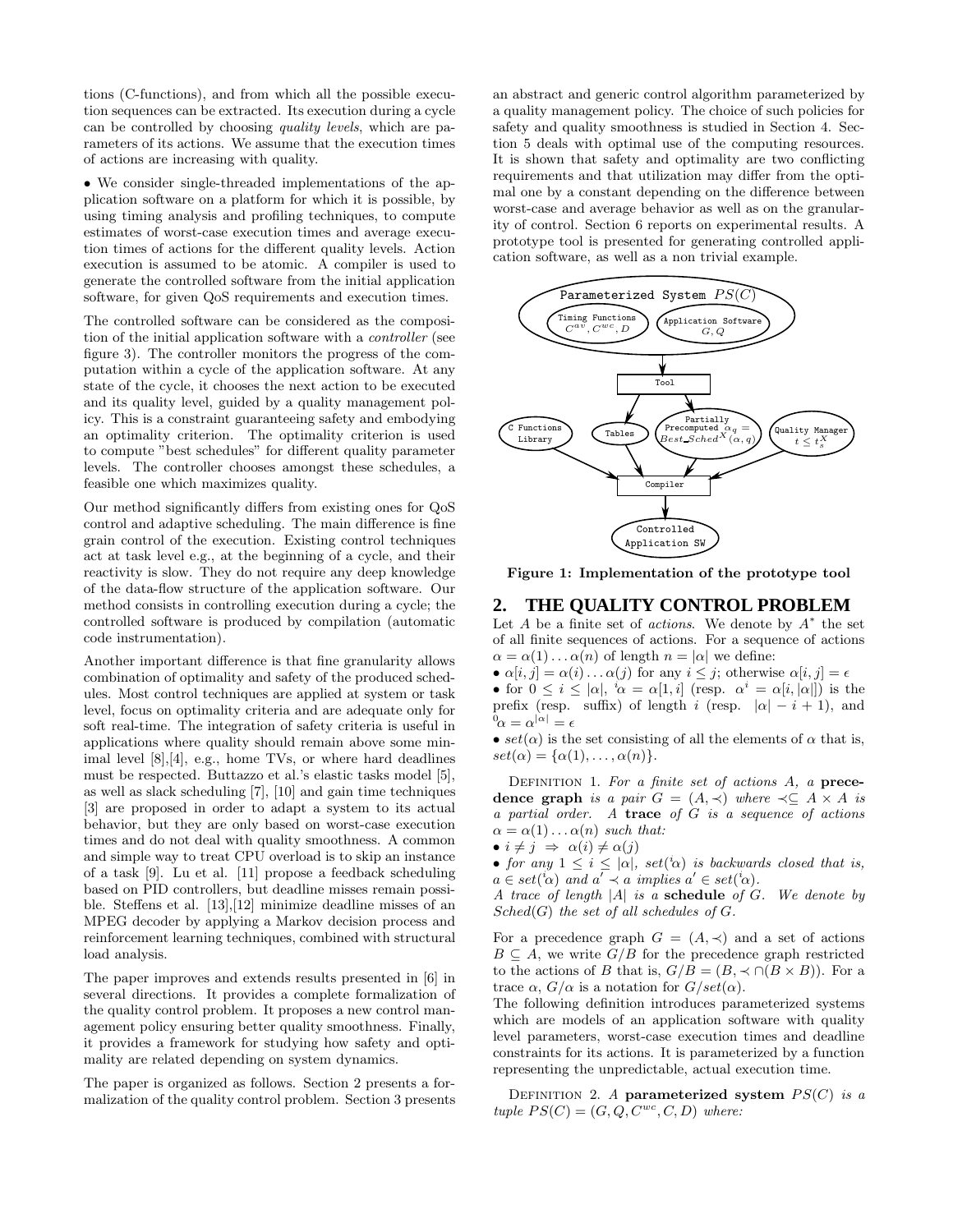$$
D(a_3) = 2 \n\begin{cases} \n\begin{cases} a_1 \\ \nD(a_1) = 10 \n\end{cases} \\ \nD(a_2) = 10 \\ \n\begin{cases} \n\begin{cases} a_2 \\ \nD(a_2) = 10 \n\end{cases} \\ \nD(a_4) = 10 \n\end{cases} \n\end{cases}
$$

Figure 2: Example of parametarized system.

 $\bullet$  G is a precedence graph

•  $Q = [q_{min}, q_{max}]$  is a finite interval of integers; integers of Q correspond to quality levels

•  $C^{wc}$  :  $A \times Q \rightarrow \mathbb{R}^+$  ( $\mathbb{R}^+$  denotes the set of non-negative reals) is a function giving the worst-case execution time  $C^{wc}(a,q)$  of action a for quality level q. We assume that, for all  $a \in A$ ,  $q \mapsto C^{wc}(a,q)$  is a non-decreasing function •  $C: A \times Q \to \mathbb{R}^+$  is a parameter, function giving the actual execution time  $C(a,q)$  of a for quality level q. We assume that  $C \leq C^{wc}$  and, for all  $a \in A$ ,  $q \mapsto C(a,q)$  is a nondecreasing function

•  $D : A \rightarrow \mathbb{R}^+$  is a function giving for any action a its absolute deadline  $D(a)$ .

A quality assignment is a partial function  $\theta : A \to Q$  giving for any action a, its quality level  $\theta(a)$ . We denote by  $\Theta$ the set of all the quality assignments, and by  $\perp$  the quality assignment undefined everywhere. For a quality assignment  $\theta$  and an action  $a, \theta[a \rightarrow q]$  is the quality assignment such that, for any  $a' \in A$ ,  $a' \neq a$ ,  $\theta[a \to q](a') = \theta(a')$ , and  $\theta[a \rightarrow q](a) = q.$ 

Functions of the form  $C^X : A \times Q \to \mathbb{R}^+$  are called *execu*tion time functions. We extend execution time functions to obtain partial functions  $A^* \times \Theta \to \mathbb{R}^+$ . For a sequence of actions  $\alpha$  and a quality assignment  $\theta$  defined on  $set(\alpha)$  we take: if  $\alpha \neq \epsilon$ , then  $C^X(\alpha, \theta) = \sum_{1 \leq i \leq |\alpha|} C^X(\alpha(i), \theta(\alpha(i)))$  else  $C^{X}(\epsilon, \theta) = 0$ . Notice that  $C^{X}(\alpha, \theta)$  gives the time elapsed when the sequence  $\alpha$  is executed with quality  $\theta$ . We extend any deadline function  $D : A \to \mathbb{R}^+$  to non-empty sequences of actions,  $D(\alpha) = D(\alpha(|\alpha|))$  that is,  $D(\alpha)$  is the deadline of the last action of  $\alpha$ .

DEFINITION 3. Given a parameterized system  $PS(C) =$  $(G, Q, C^{wc}, C, D)$  we need the following definitions.

• A state is a tuple  $(\alpha, \theta, t)$  such that  $\alpha$  is a trace of G,  $\theta$ is a quality assignment defined on set( $\alpha$ ) and  $t = C(\alpha, \theta)$ 

• The labelled transition relation  $(\alpha, \theta, C(\alpha, \theta)) \stackrel{(a,q)}{\longrightarrow}$  $(\alpha', \theta', C(\alpha', \theta'))$  relates two states  $(\alpha, \theta, C(\alpha, \theta))$  and  $(\alpha', \theta', C(\alpha', \theta'))$  if there exists  $(a, q)$  such that  $\alpha' = \alpha a$  and  $\theta' = \theta[a \rightarrow q].$ 

• An execution sequence of length  $n$  is a sequence of consecutive states of the form:

$$
(\epsilon, \perp, 0) \stackrel{(a_1, q_1)}{\longrightarrow} (\alpha_1, \theta_1, t_1) \stackrel{(a_2, q_2)}{\longrightarrow} \dots \stackrel{(a_n, q_n)}{\longrightarrow} (\alpha_n, \theta_n, t_n).
$$

• A schedule is a pair  $(\alpha, \theta)$  where  $\alpha \in Sched(G)$  and  $\theta$  is a quality assignment defined on A.

• A schedule  $\alpha$  is feasible if, for all k,  $C({}^k\alpha,\theta) \le D({}^k\alpha)$ that is, all the actions of  $\alpha$  complete their execution before their deadline. We denote by  $Sched(PS(C))$  the set of all the schedules of  $PS(C)$ , and  $Feas(PS(C))$  the set of all the feasible ones.

• The feasibility can be characterizes by a schedule func**tion**  $t_s : A^* \times \Theta \to \mathbb{R}^+$  which gives for a schedule  $(\alpha, \theta)$ , its margin that is, the latest time at which the schedule  $(\alpha, \theta)$  should start in order to meet its deadlines. We take  $t_s(\alpha, \theta) = \min_{1 \leq k \leq |\alpha|} t_s(\alpha, \theta)(k)$ , where  $t_s(\alpha, \theta)(k) =$  $D({}^k\alpha) - C({}^k\alpha, \theta)$ . Then, the feasibility of  $(\alpha, \theta)$  can be characterized by  $0 \leq t_s(\alpha, \theta)$ .

Consider a parameterized system  $PS(C)$  =  $(G, Q, C, C^{wc}, D)$  with four actions  $A = \{a_1, a_2, a_3, a_4\}$  and two quality levels  $Q = \{0, 1\}$ , such that G and D are given in figure 2. The sequences  $\alpha_1 = a_1 a_2 a_3 a_4$  and  $\alpha_2 = a_1 a_3 a_2 a_4$ are schedules of G. Let  $\theta_0$  be the constant quality assignment  $\theta_0 = 0$ . Notice that, if  $C(a_i, q) = C^{wc}(a_i, q) = 2q + 1$ for all  $a_i$ , then the schedule  $(\alpha_1, \theta_0)$  is not feasible, whereas the schedule  $(\alpha_2, \theta_0)$  is feasible.

DEFINITION 4. Given a parameterized system  $PS(C)$ , a controller  $\Gamma$  is a function  $\Gamma(\alpha, \theta, t) = (a, q)$  such that  $\alpha a$ is a trace of G and  $q \in Q$ .

We denote by  $PS(C)||\Gamma$  the controlled parameterized system characterized by the labelled transition relation  $(\alpha, \theta, t) \stackrel{(a,q)}{\longrightarrow}$  $(\alpha', \theta', t')$  such that  $(\alpha, \theta, t)$  and  $(\alpha', \theta', t')$  are states of  $PS(C)$ , and  $(a, q) = \Gamma(\alpha, \theta, t)$ .

Notice that a controller determinizes the behavior of  $PS(C)$ by selecting, for each state  $(\alpha, \theta, t)$ , the next action to be executed and its quality level. Thus, for a given  $C$ , it computes a schedule  $(\alpha, \theta)$ .

DEFINITION 5 (QUALITY CONTROL PROBLEM). Given a parameterized system  $PS(C) = (G, Q, C^{wc}, C, D)$ , find a controller Γ such that, for any actual execution time function C, it computes an optimal feasible schedule  $(\alpha, \theta)$  that is:

• the overall execution time  $C(\alpha, \theta)$  is maximal with respect to all feasible schedules of  $PS(C)$  that is,  $C(\alpha, \theta) = \max \{ C(\alpha', \theta') \mid (\alpha', \theta') \in F\text{eas}(PS(C)) \}$  $\bullet$  ( $\alpha$ ,  $\theta$ ) is a feasible schedule of PS(C).

In addition to feasibility and optimality, we require smoothness for the computed schedules. Informally, for a schedule  $(\alpha, \theta)$ , smoothness means low fluctuation of the quality assignment  $\theta$  along the sequence  $\alpha$ . We do not formalize this property which is essential for most multimedia applications.

# **3. THE ABSTRACT CONTROL ALGO-RITHM**

In the rest of the paper,  $PS(C)$  is the parameterized system  $PS(C) = (G, Q, C^{wc}, C, D).$ 

## **3.1 Quality Control for Known** C

We provide preliminary results about the quality control problem when  $C$  is known. In that case,  $C^{wc}$  is not useful for computing feasible schedules.

DEFINITION 6. Given  $PS(C)$ , we denote by Best Sched any function which, for any quality assignment  $\theta$ , gives the schedule  $\alpha_{\theta} = Best\_Sched(\theta)$  of G such that  $(\alpha_{\theta}, \theta)$  maximizes the schedule function  $t_s$  that is:

 $t_s(\alpha_{\theta}, \theta) = \max \{ t_s(\alpha, \theta) | (\alpha, \theta) \in Sched(PS(C)) \}.$ 

Notice that, for any schedule  $(\alpha, \theta)$  of  $PS(C)$ , the overall execution time  $C(\alpha, \theta)$  is independent of  $\alpha$ . We define the binary relation  $\ll$  on  $\Theta$  by  $\theta \ll \theta' \iff C(\alpha, \theta) < C(\alpha, \theta')$ for each schedule  $\alpha$ . The relation  $\ll$  is a strict total order on classes of quality assignments {  $\theta \mid C(\alpha, \theta) = constant$  }.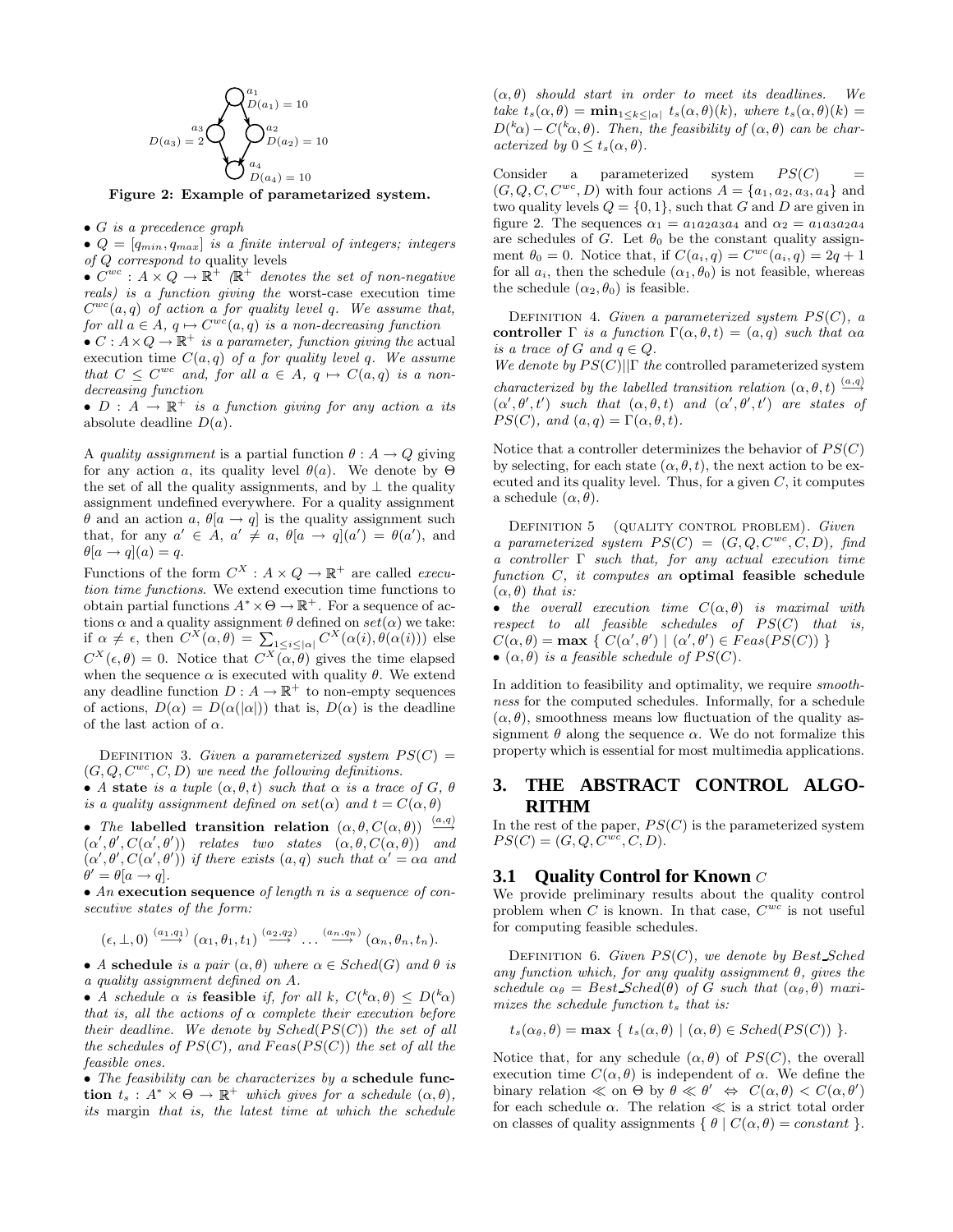PROPOSITION 1. Given  $PS(C)$ , an optimal feasible schedule  $(\alpha_{\theta_M}, \theta_M)$  is computed by:

for all 
$$
\theta \in \Theta
$$
 do  $\alpha_{\theta} := Best\_Sched(\theta)$  od  
\n $\theta_M := \max \ll \{ \theta \mid 0 \le t_s(\alpha_{\theta}, \theta) \}$   
\nreturn  $(\alpha_{\theta_M}, \theta_M)$ 

where  $\max_{\ll}$  is the function giving an element of the maximal class of its arguments according to  $\ll$ .

*Proof:* Assume that there exists  $(\alpha, \theta)$  such that  $(\alpha, \theta)$  is feasible and  $\theta_M \ll \theta$ . Then  $0 \leq t_s(\alpha, \theta) \leq t_s(\alpha_{\theta}, \theta)$  because  $\alpha_{\theta} = Best\,Sched(\theta)$  maximizes  $t_s$ . We conclude that  $(\alpha_{\theta}, \theta)$ is a feasible schedule, so  $\theta \ll \theta_M$ . (Contradiction).

The following results can be used to reduce the computation of Best Sched to the computation of EDF schedules for G.

DEFINITION 7 (EDF SCHEDULE). Given  $PS(C)$  with a precedence graph G and a deadline function D, we denote by  $D^*$  the deadline function:

$$
D^*(a) = \min \{ D(a') \mid a \prec a' \}.
$$

We say that a schedule  $\alpha$  of G is an EDF schedule if, for all  $i < j$ ,  $D^*(i\alpha) \leq D^*(i\alpha)$ . We denote by  $EDF(G, D)$  the set of the EDF schedules of  $PS(C)$ .

Notice that  $Feas(PS(C)) = Feas(PS^*(C))$  where  $PS^*(C) = (G, Q, C^{wc}, C, D^*)$  as both  $PS(C)$  and  $PS^*(C)$ have the same set of critical deadlines.

PROPOSITION 2. For a quality assignment  $\theta$ , the EDF schedules maximize  $t_s(\alpha, \theta)$  that is, for any schedule  $\alpha$ , there exists an EDF schedule  $\alpha'$  such that  $t_s(\alpha, \theta) \leq t_s(\alpha', \theta)$ .

The above proposition allows to compute, for known  $C$ , an optimal feasible schedule  $(\alpha, \theta_M)$ , by statically computing an EDF schedule  $\alpha$  and checking its feasibility for the different quality assignments  $\theta$ .

LEMMA 1. Let  $\alpha$  be a schedule such that there exist two consecutive and independent actions  $a = \alpha(i)$  and  $b = \alpha(i +$ 1) (two actions a and b are independent if  $a \nless b$  and  $b \nless a$ ), such that their deadlines are inverted that is,  $D(a) > D(b)$ . For the schedule  $\alpha'$  in which a and b are swapped that is,  $\alpha'(j) = \alpha(j)$  for all  $j \notin \{i, i+1\}$ ,  $\alpha'(i) = b$  and  $\alpha'(i+1) = a$ , we have:

$$
t_s(\alpha', \theta) \ge t_s(\alpha, \theta).
$$

Proof of proposition 2: We apply lemma 1 as follows. Let  $\alpha$  be an arbitrary schedule, and  $\alpha^{EDF}$  be an EDF schedule. It is possible to obtain  $\alpha^{EDF}$  from  $\alpha$  by commuting successively two consecutive independent actions with inverted deadlines  $D^*$ . Thus, EDF schedules maximize  $\min_{1 \leq k \leq n} D^*(\alpha^k) - C({}^k \alpha, \theta) = \min_{1 \leq k \leq n} D({}^k \alpha)$  –  $C({}^k\alpha,\theta)=\overline{t}_s(\alpha,\theta).$   $\Box$ 

## **3.2 Quality Control under Uncertainty**

We propose a control algorithm allowing the incremental online computation of schedules  $(\alpha, \theta)$  of  $PS(C)$ . The control algorithm is a dynamic adaptation of the proposition 1. It uses appropriate approximations  $t_s^X$  of  $t_s$ , and  $Best\_Sched^X$ of Best Sched.

DEFINITION 8. For an execution time function  $C^X : A^* \times$  $\Theta \to \mathbb{R}^+$ , we define the corresponding schedule function  $t_s^X$ :

$$
t_s^X(\alpha, \theta)(k) = D({}^k \alpha) - C^X({}^k \alpha, \theta)
$$
  

$$
t_s^X(\alpha, \theta) = \min_{1 \le k \le |\alpha|} t_s^X(\alpha, \theta)(k).
$$



Figure 3: Controller's architecture

This definition of  $t_s^X$  generalizes definition 3 of  $t_s$ . In the proposed control algorithm, functions  $Best\_Sched^X$  will be used in a similar manner as functions Best Sched in algorithm 1. Nevertheless, Best Sched and Best Sched<sup>X</sup> do not have the same profile. We denote by  $Best\_Sched^X$  a function which, for any trace  $\alpha$  and quality level q, gives a sequence  $\alpha_q = Best\_Sched^X(\alpha, q)$  such that  $\alpha \alpha_q$  is a schedule of G. The functions  $Best\_Sched^X$  will be chosen so as to maximize  $t_s^X$ . Finding adequate functions  $Best\_Sched^X$ is a non trivial problem discussed in 5.2.

DEFINITION 9 (ABSTRACT CONTROL ALGORITHM). Given  $PS(C)$ , a schedule function  $t_s^X$  and a function Best Sched<sup>X</sup>, we define the controller  $\Gamma$  such that, for any state  $(\alpha, \theta, t)$ ,  $\Gamma(\alpha, \theta, t)$  is computed as follows:

for all  $q \in Q$  do  $\alpha_q := Best\_Sched^X(\alpha, q)$  od  $q_M = \max \{ q \mid t \leq t_s^X(\alpha_q, q) \}$ return Γ( $\alpha, \theta, t$ ) := ( $\alpha_{q_M}(1), q_M$ ).

Figure 3 shows the controller's architecture. It is composed of a Scheduler computing  $Best\_Sched^X$ , and of a Quality Manager applying the *quality management policy*  $t \leq t_s^X$ . From a given state  $(\alpha, \theta, t)$ ,

• The Scheduler computes for each quality level  $q \in Q$ , a sequence of actions  $\alpha_q = Best\_Sched^X(\alpha, q)$ . The pair  $(\alpha_q, q)$  is a schedule for the remaining actions.

• The Quality Manager computes the maximal quality level  $q_M$  meeting the quality management policy that is,

$$
q_M = \max \{ q \mid t \leq t_s^X(\alpha_q, q) \}.
$$

In the rest of the paper, we present theoretical and experimental results concerning the choice of  $t_s^X$  and  $Best\_Sched^X$ for the controller to compute feasible, near-optimal and smooth schedules. In the following section, we propose quality management policies for safety and smoothness.

# **4. QUALITY MANAGEMENT POLICIES 4.1 Quality Management Policies for Safety**

DEFINITION 10. Given  $PS(C)$ , we introduce the safe schedule function  $t_s^{sf}$  corresponding to the safe execution time function  $C^{sf}: A^* \times \Theta \to \mathbb{R}^+$  defined by:

$$
C^{sf}(\alpha, \theta) = C^{wc}(\alpha(1), \theta) + C^{wc}(\alpha^2, q_{min}).
$$

Notice that  $t \leq t_s^{sf}(\alpha, q)$  guarantees feasibility for executing the first action  $\alpha(1)$  of  $\alpha$  with quality q and the rest of the actions of  $\alpha$  with quality  $q_{min}$  under the worst-case assumption. This implies that the schedule  $(\alpha, \theta[\alpha(i) \rightarrow q_{min}, i > 1])$  is feasible for any C.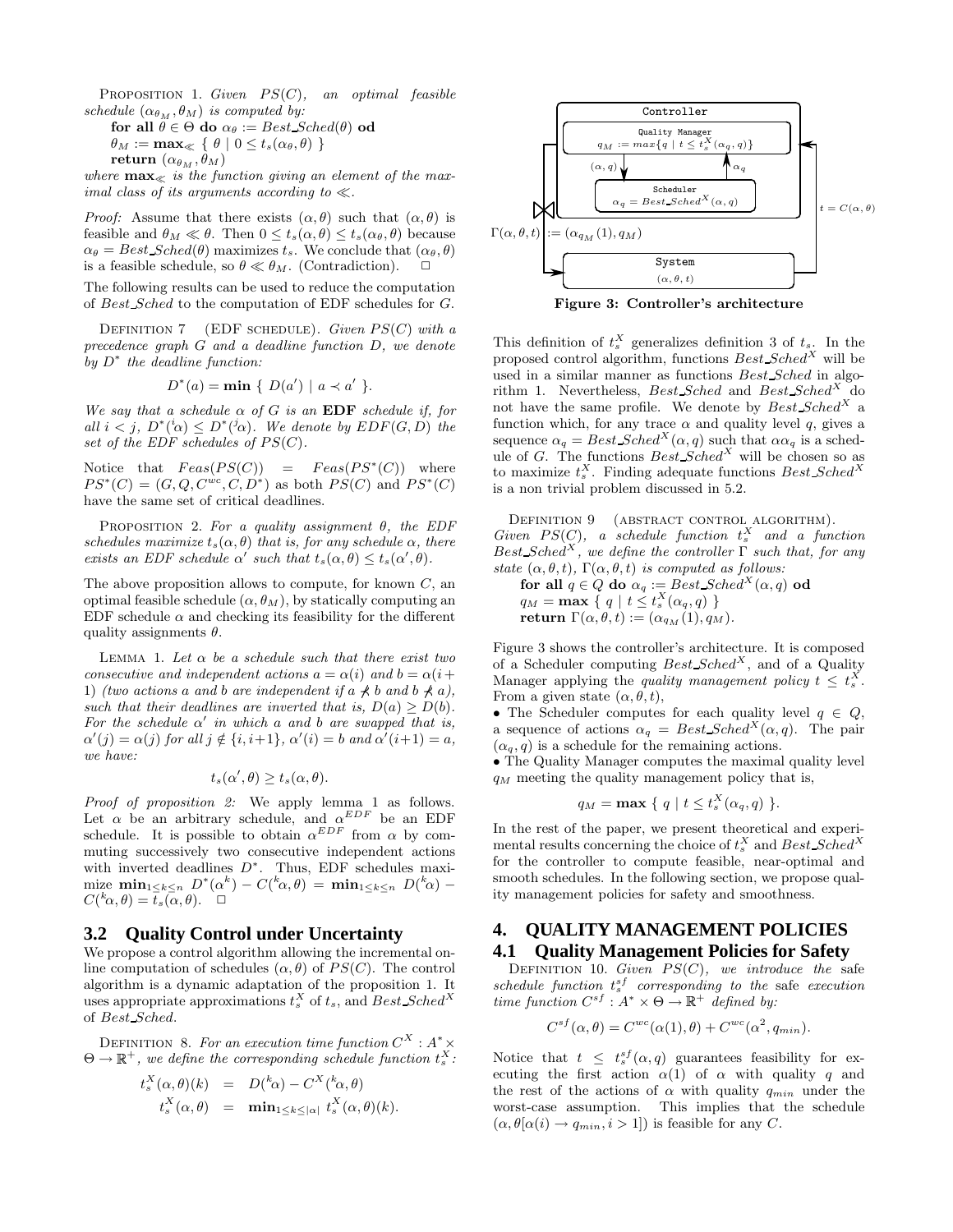PROPOSITION 3 (SAFETY). Consider the parameterized system  $PS(C)$  and a schedule  $\alpha_0$  such that  $(\alpha_0, q_{min})$  is a feasible schedule of  $PS(C^{wc})$ . For any controller with quality management policy  $t \leq t_s^{sf}$ , the computed schedules are feasible if  $Best\_Sched^{sf}$  gives for minimal quality EDF schedules that is, for any  $\alpha$ ,  $\alpha_{q_{min}} = Best\_Sched^{s}(\alpha, q_{min}) \in$  $EDF(G/\alpha_{q_{min}}, D).$ 

It can be shown that the above proposition also holds when  $t_s^{sf}$  is replaced by any schedule function  $t_s^X$  such that  $t_s^X \leq t_s^{sf}$  with  $t_s^X(\alpha, q_{min}) = t_s^{sf}(\alpha, q_{min})$ , and  $Best\_Sched^X$ meets the same properties as  $Best\_Sched^{sf}$ . This result is used in the next section to find other quality management policies that are not only safe but also smooth.

LEMMA 2. For any controller  $\Gamma$  satisfying the assumptions of proposition 3, we have  $q_{min} \in \{q \mid t \leq t_s^{sf}(\alpha_q, q)\}\$ at any reachable state  $(\alpha, \theta, t)$  of  $PS(C)||\Gamma$ , where  $\alpha_q =$  $Best\_Sched^{sf}(\alpha, q).$ 

*Proof of proposition 3:* By the lemma 2, we have  $q_{min} \in$  ${q | t \leq t_s^{sf}(\alpha_q, q)}$  at any state of  $PS(C)$ ||T that is,  ${q | t \leq \}$  $t_s^{sf}(\alpha_q, q)$  is a non-empty set. Let  $(\alpha, \theta, t)$  and  $(\alpha', \theta', t')$  be two states of  $PS(C)||\Gamma$  such that  $(\alpha, \theta, t) \stackrel{(a,q_M)}{\longrightarrow} (\alpha', \theta', t'),$ and let  $\alpha_q = Best\_Sched^{sf}(\alpha, q)$  be the planed schedule for the quality level q. Then we have  $t \leq t_s^{sf}(\alpha_{q_M}, q_M)$  and the action  $a = \alpha_{q_M}(1)$  meets its deadline:

$$
t \le t_s^{sf}(\alpha_{q_M}, q_M) = \min_{1 \le k \le |\alpha_{q_M}|} t_s^{sf}(\alpha_{q_M}, q_M)(k)
$$
  
\n
$$
\Rightarrow t \le t_s^{sf}(\alpha_{q_M}, q_M)(1)
$$
  
\n
$$
\Rightarrow t \le D(a) - C^{wc}(a, q_M)
$$
  
\n
$$
\Rightarrow t' \le t + C^{wc}(a, q_M) \le D(a).
$$

This demonstrates that any action a meets its deadline that is, the schedule  $(\alpha, \theta)$  is feasible.  $\Box$ 

#### **4.2 Improving Smoothness**

We discuss the influence of three quality management policies on quality smoothness. The influence is illustrated by an example and confirmed by experimental results in section 6.4. It is not treated formally as we do not have yet a completely worked out framework.

#### *4.2.1 Simple Quality Management Policy*

Consider  $PS(C)$  with three actions, four quality levels  $Q = \{1, \ldots, 4\}$ , and a single deadline  $D = 9$  (for all i,  $D(\alpha(i)) = 9$ . We assume that  $PS(C)$  has a schedule  $\alpha$ such that the actual and the worst-case execution times are identical for all actions, as given in the table of figure 4. The computed quality assignment for  $\alpha$  by using the safe policy  $t \leq t_s^{sf}$  is not smooth (figure 4). We can improve smoothness by combining worst-case and average behavior. We define the *average* execution time function  $C^{av}$ :  $A \times Q \rightarrow \mathbb{R}^+$ . Average execution times can be estimated by static analysis and/or profiling techniques. Denote by  $t_s^{av}$  the corresponding schedule function.

In [6], we define the *simple* quality management policy  $t \leq$  $t_s^{sp}$ , where  $t_s^{sp} = \min \{ t_s^{sf}, t_s^{av} \}$ . Notice that using  $t_s^{sp}$  also leads to feasible schedules. For the previous example, the schedule computed by using  $t \leq t_s^{sp}$  is smoother than the one computed by using  $t \leq t_s^{sf}$  (figure 4).



Figure 4: Comparison between different policies

#### *4.2.2 Mixed Quality Management Policy*

The simple management policy may lead to a drastical reduction of the quality before a critical deadline. Even if actual time follows exactly average time (i.e  $C = C^{av}$ ), the quality may need to be decreased along a sequence of actions where  $C^{sf} > C^{av}$ . We propose the *mixed* quality management policy which is robust with respect to this phenomena. We define the function  $\delta = C^{sf} - C^{av}$ . Let  $\delta^{max}(\alpha, \theta) =$ **max**<sub>i≥1</sub>  $\delta(\alpha^i, \theta)$ . Given  $(\alpha, \theta)$ , the value  $\delta^{max}(\alpha, \theta)$  characterizes the difference between worst-case and average behavior. The schedule function  $t_s^{mx}$  corresponds to the *mixed* execution time function  $C^{mx}$  defined by  $C^{mx} = C^{av} + \delta^{max}$ . For the example given in figure 4, the schedule computed by using the mixed policy  $t \leq t_s^{mx}$  is the smoothest one ( $\theta$  is constant).

# **5. RESULTS FOR OPTIMALITY**

As the functions  $t_s^X$  and  $Best\_Sched^X$  approximate  $t_s$  and Best Sched, the computed schedules may not be optimal.

## **5.1 Conditions for Optimality**

We provide bounds relating actual execution time for completing a sequence of actions  $\alpha$  and the corresponding deadline  $D(\alpha)$ , which is the available time budget, for two different quality management policies:

• The average policy  $t \leq t_s^{av}$  which does not take into account worst-case behavior. For this case, we show that if  $C = C^{av}$  the difference between the time for completing  $\alpha$ and the corresponding deadline  $D(\alpha)$  is less than a constant ∆ characterizing the granularity of control.

• The mixed policy  $t \leq t_s^{mx}$  which jointly takes into account average and worst-case behavior. For this case, we show that if  $C = C^{av}$  the difference between the time for completing  $\alpha$  and the corresponding deadline  $D(\alpha)$  is less than a constant depending on  $\Delta$  and  $\delta^{max}$ .

5.1.1 Average Behavior – Speed Diagram for  $t \leq t_s^{av}$ Consider  $PS(C)$  with a controller applying the quality management policy  $t \leq t_s^{av}$ . Let  $(\alpha, \theta, t)$  be a state of the  $PS(C)||\Gamma$ , and  $(\alpha_q, q)$  be the planed schedule from this state. We show that the quality management policy  $t \leq t_s^{av}$  admits a geometric interpretation in terms of relative speeds between actual and average execution time.

We introduce the following abbreviations for  $1 \leq k \leq |\alpha_q|$ :  $c = C^{av}(\alpha, \theta), d_k(q) = D({}^k\!\alpha_q)$  and  $c_k(q) = c + C^{av}({}^k\!\alpha_q, q)$ .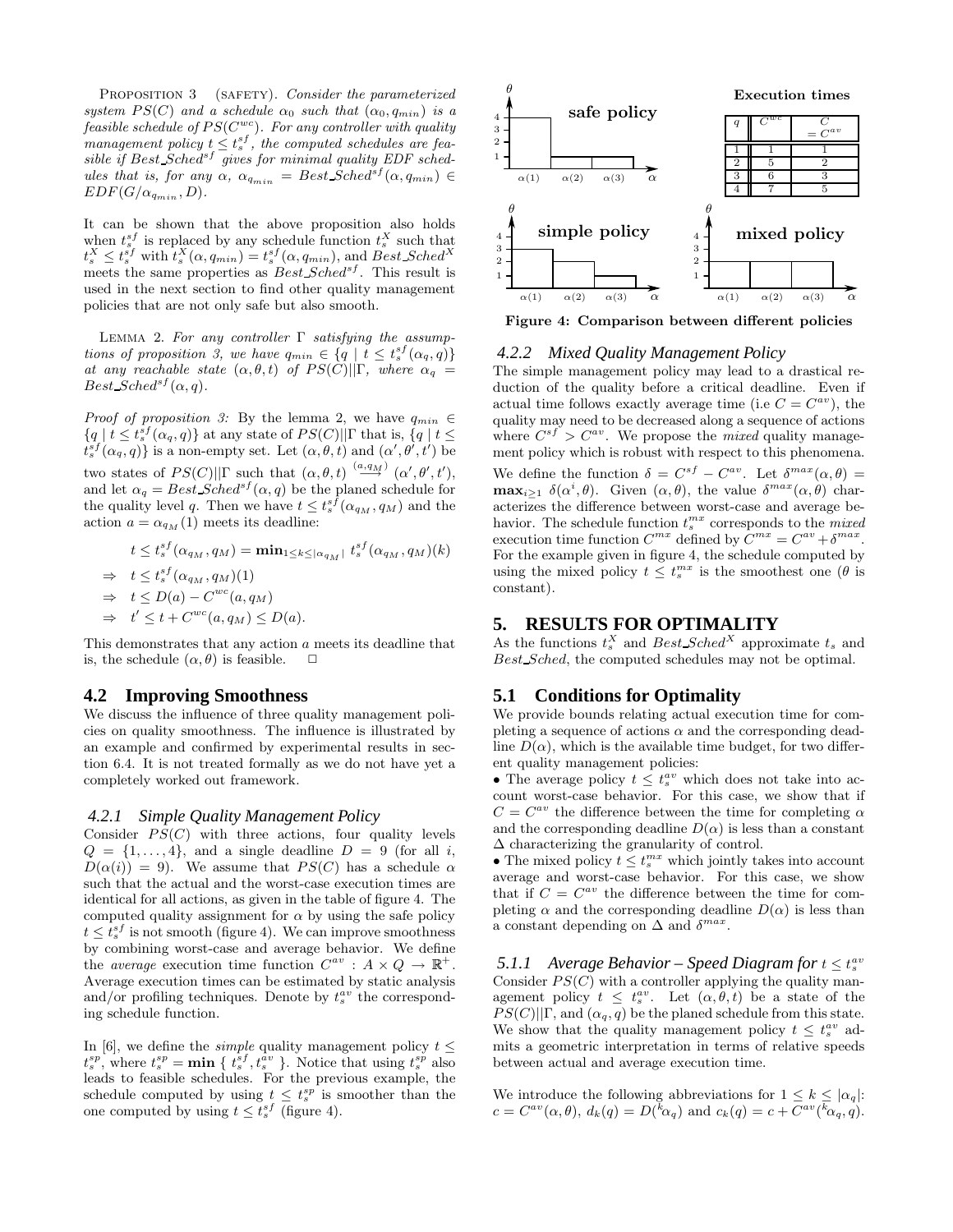We represent system's evolution in a two-dimensional space (figure 5) with coordinates t (actual time) and  $y(q)$  the normalized average time with respect to the deadline  $d_k$  defined by:

$$
y(q) = \frac{c}{c_k(q)} \cdot d_k(q).
$$

As a result of the normalization, points on the diagonal (45 degree slope) correspond to optimal behavior. Points below the diagonal correspond to states where the actual computation is late with respect to average time. For points above the diagonal, the computation goes faster than estimated.



Figure 5: Speed diagram

We introduce two notions of speed (ratio  $y(q)/t$ ) to explain the quality management policy  $t \leq t_s^{av}$  of the controller. • The *ideal speed*  $v^{idl}(q)$  which is the speed when  $C = C^{av}$ that is, in the ideal case where the actual time is equal to the average time:

$$
v^{idl}(q) = \frac{y(q)}{t} = \frac{d_k(q)}{c_k(q)}.
$$

• The *optimal speed*  $v^{opt}(q)$  at point  $(t, y(q))$  is equal to the slope of the segment from this point to  $(d_k(q), d_k(q))$  that is, this is the slope allowing to reach the deadline when it expires:

$$
v^{opt}(q) = \frac{d_k(q) - y(q)}{d_k(q) - t} = \frac{d_k(q)}{c_k(q)} \cdot \frac{c_k(q) - c}{d_k(q) - t}.
$$

The optimal speed  $v^{opt}(q)$  corresponds to an optimal behavior of the system in which the action  $\alpha_q(k)$  completes exactly at  $d_k(q)$ . Figure 5 shows an example with three quality levels in which  $y(q)$  and  $v^{opt}(q)$  do not depend on q.

PROPOSITION 4. Let  $(\alpha, \theta, t)$  be a state of  $PS(C)||\Gamma$  with the quality management policy  $t \leq t_s^{av}$ . Given a quality level q, a sequence  $\alpha_q$  and an index k, we have:

$$
v^{idl}(q) \ge v^{opt}(q) \iff t \le t_s^{av}(\alpha_q, q)(k).
$$
  
\nProof:  
\n
$$
v^{opt}(q) \le v^{idl}(q)
$$
  
\n
$$
\iff \frac{c_k(q) - c(q)}{d_k(q) - t} \le 1
$$
  
\n
$$
\iff t \le d_k(q) - (c_k(q) - c(q))
$$
  
\n
$$
\iff t \le D(\alpha_q) - C^{av}(\alpha_q, q)
$$
  
\n
$$
\iff t \le t_s^{av}(\alpha_q, q)(k). \quad \Box
$$

In the example of figure 5, the application of the average quality management policy  $t \leq t_s^{av}$  amounts to choosing quality corresponding to the speed  $v^{idl}(1)$  which is the best quality such that  $v^{idl}(q) \geq v^{opt}(q)$ .

In the ideal case where  $C = C^{av}$ , the average policy  $t \leq t_s^{av}$ is sufficient to ensure feasibility of the computed schedules. In this case, the next proposition explains that the overall execution time can be estimated with a precision of  $\Delta$ , where ∆ depends on the granularity of control:

$$
\Delta = \max \{ C^{av}(a, q + 1) - C^{av}(a, q) | q < q_{max}, a \in A \}.
$$

PROPOSITION 5. Consider  $PS(C)||\Gamma$  with the quality management policy  $t \leq t_s^{av}$ , and a single deadline D (constant deadline function). If  $(\alpha, \theta)$  is a schedule computed by the controller such that  $\theta(\alpha(1)) < q_{max}$  and  $C = C^{av}$ , then:

$$
D - \Delta \le C(\alpha, \theta) \le D.
$$

# *5.1.2 Worst-Case and Average Behavior – Speed Di* $agram for t \leq t_s^{mx}$

In order to take into account average and worst-case behavior, a similar construction of a speed diagram can be carried out for the mixed quality management policy  $t \leq t_s^{mx}$ .

Consider  $PS(C)$  with a controller applying the quality management policy  $t \leq t_s^{mx}$ . Let  $(\alpha, \theta, t)$  be a state of  $PS(C)||\Gamma$ , and  $(\alpha_q, q)$  be the planed schedule from this state. If  $(t, y(q))$ is the point of the speed diagram corresponding to  $(\alpha, \theta, t)$ , a notion of safe optimal speed can be defined as follows:

$$
v^{opt-sf}(q) = \frac{d_k(q)}{c_k(q)} \cdot \frac{c_k(q) - c(q)}{d_k(q) - \delta^{max}(q) - t}.
$$

where  $\delta^{max}(q)$  is an abbreviation for  $\delta^{max}(k\alpha_q, q)$ . As shown in figure 5,  $v^{opt-sf}(q)$  is the slope of the segment from the considered point  $(t, y(q))$  to  $(d_k(q) - \delta^{max}(q), d_k(q))$ . The difference from the previous case comes from the requirement for feasibility with respect to the deadline  $d_k$ . By targeting point  $(d_k(q) - \delta^{max}(q), d_k(q))$  the controller respects a safety margin  $\delta^{max}(q)$  which is sufficient to ensure termination before the deadline  $d_k$ . This constant  $\delta^{max}(q)$ characterizes a tradeoff between feasibility and optimality.

PROPOSITION 6. Let  $(\alpha, \theta, t)$  be a state of  $PS(C)||\Gamma$  with the quality management policy  $t \leq t_s^{mx}$ . Given a quality level q, a sequence  $\alpha_q$  and an index k, we have:

$$
v^{idl}(q) \ge v^{opt-s} f(q) \iff t \le t_s^{mx}(\alpha_q, q)(k).
$$
  
*Proof:* 
$$
v^{opt}(\alpha) < v^{idl - sf}(\alpha)
$$

$$
\begin{aligned}\n\text{cof:} & v^{opt}(q) \le v^{idl - sf}(q) \\
&\Leftrightarrow \frac{c_k(q) - c(q)}{d_k(q) - \delta^{max}(q) - t} \le 1 \\
&\Leftrightarrow \quad t \le d_k(q) - \delta^{max}(q) - (c_k(q) - c(q)) \\
&\Leftrightarrow \quad t \le D(\kappa_q) - C^{av}(\kappa_q, q) - \delta^{max}(\kappa_q, q) \\
&\Leftrightarrow \quad t \le t_s^{mx}(\alpha_q, q)(k). \quad \Box\n\end{aligned}
$$

When  $C = C^{av}$  and the controller uses the schedule function  $t_s^{av}$ , the proposition 5 gives an estimate of the overall execution with a precision of  $\Delta$ . The next proposition establishes that, when using  $t_s^{mx}$  instead of  $t_s^{av}$ , this precision becomes  $\Delta + \delta^{max}(\alpha, q+1)$ , where  $\alpha$  is the schedule computed by the controller and q the quality level of the first action  $\alpha(1)$ .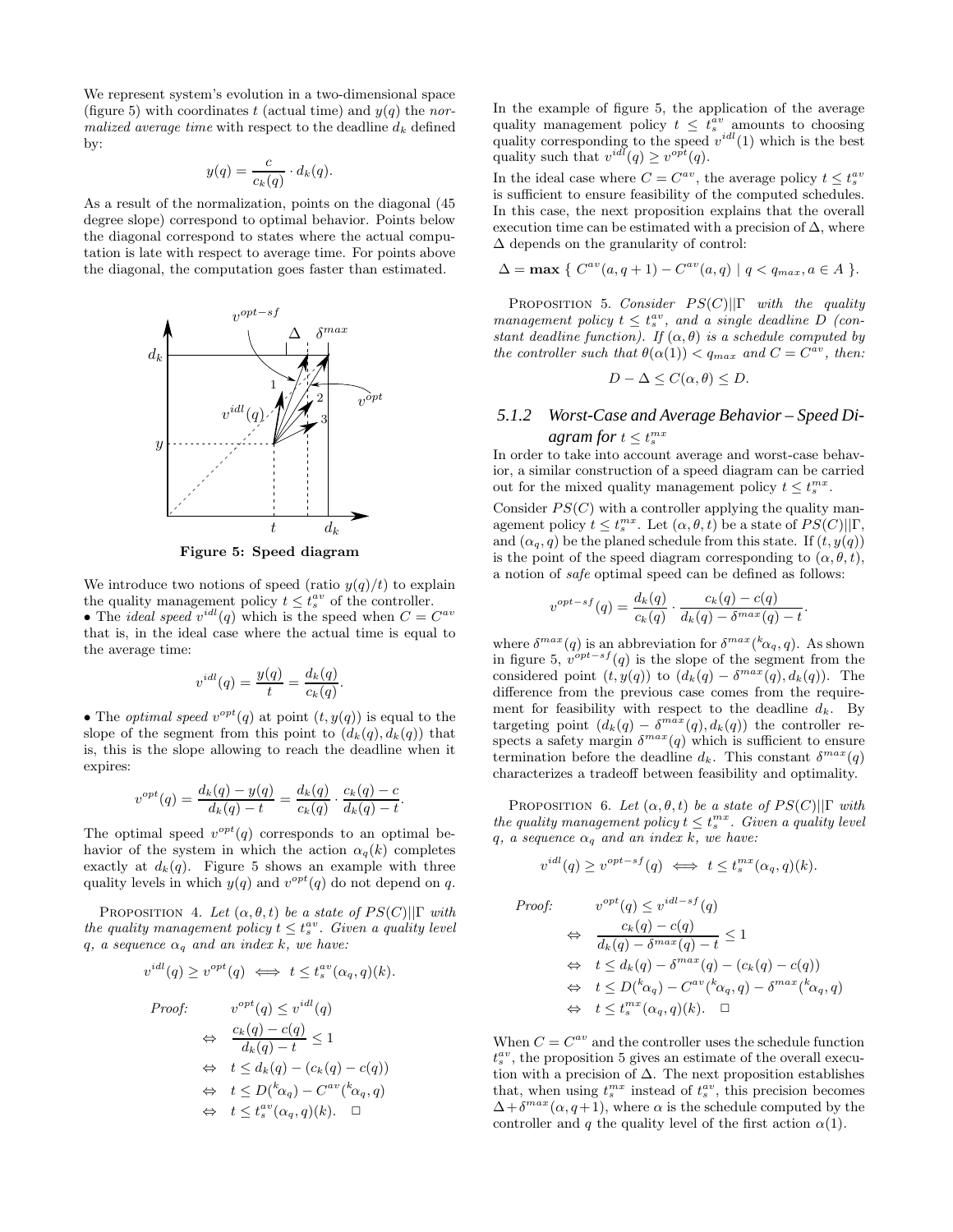PROPOSITION 7. Consider  $PS(C)||\Gamma$  with the mixed quality management policy  $t \leq t_s^{mx}$ , and a function  $Best\_Sched^{mx}$  such that it returns schedules that maximize  $t_s^{mx}$ . For a single deadline D, if  $(\alpha, \theta)$  is a schedule computed by the controller such that  $q = \theta(\alpha(1)) < q_{max}$  and  $C = C^{av}$ , we have:

$$
D - \Delta - \delta^{max}(\alpha, q + 1) \le C(\alpha, \theta) \le D.
$$

# **5.2 Improving** Best Sched<sup>mx</sup>

A crucial question for optimality is computing efficiently schedules that maximize the schedule function for a considered quality management policy. Contrary to the results of section 3.1 showing that arbitrary EDF schedules maximize  $t_s$  (for known C), it is easy to see that this is not true for quality management policies taking into account worst-case behavior. To illustrate this fact, consider an example for three actions  $A = \{a_1, a_2, a_3\}$ , two quality levels  $Q = \{1, 2\}$ , and a single deadline  $D = 30$ . Assume that the precedence graph is empty  $(G = (A, \emptyset))$ , and that execution times are such that,  $C^{av}(a_i, q) = 4q$  for all i,  $C^{wc}(a_i, q) = 4q$  for  $i \in \{1, 2\}$ , and  $C^{wc}(a_3, q) = 20$ . The schedules  $\alpha_1 = a_1 a_2 a_3$  and  $\alpha_2 = a_3 a_1 a_2$  lead to different values  $t_s^{mx}(\alpha_1, 2) = -6 < t_s^{mx}(\alpha_2, 2) = 2$ . Thus,  $\alpha_2$  is a better schedule than  $\alpha_1$  with respect to the mixed policy  $t \leq t_s^{mx}$ . This section provides results for selecting amongst the EDF schedules, the ones which maximize the mixed scheduling function  $t_s^{mx}$ .

DEFINITION 11. We say that an EDF schedule  $\alpha$  of G is **EDF-optimal** with respect to the quality level  $q$  if:

$$
t_s^{mx}(\alpha, q) = \max \{ t_s^{mx}(\alpha', q) \mid \alpha' \in EDF(G, D) \}.
$$

PROPOSITION 8. The deadline function  $D^*$  defined in section 3.1 induces a partition  $A_1 \dots A_L$  such that  $D^*(A_1)$  <  $\ldots$  <  $D^*(A_L)$ . Any EDF schedule  $\alpha$  can be written as  $\alpha = \alpha_1 \dots \alpha_L$ , where  $\alpha_l \in Sched(G/A_l)$ . Then we have: • If  $\delta^{max}(\alpha_l, q)$  is minimal, then  $\alpha_l$  is an EDF-optimal schedule of  $G/A_l$  with respect to the quality level q. • If for all l,  $\alpha_l$  is EDF-optimal, then  $\alpha$  is EDF-optimal.

For a given quality level  $q$ , the above proposition allows to compute an EDF-optimal schedule by concatenation of EDF-optimal schedules  $\alpha_l$ . For each schedule  $\alpha_l$ , EDFoptimality can be achieved by a minimization of  $\delta^{max}$ . Proposition 9 gives three transformation rules that can be used to decrease  $\delta^{max}(\alpha_l, q)$ . These rules rely on two characteristic values:  $\eta(a,q) = C^{wc}(a,q) - C^{av}(a,q)$ , which is the "uncertainty" of a for quality q, and  $\beta(a,q)$  =  $C^{wc}(a, q_{min}) - C^{av}(a, q)$ , which is related to the "fall-back" ability" of  $a$  for quality  $q$ .

PROPOSITION 9 (MINIMIZING  $\delta^{max}$ ). Given a schedule  $\alpha$  and a quality level q, consider two consecutive actions  $a = \alpha(i)$  and  $b = \alpha(i + 1)$  such that  $a \nless b$ . Let  $\alpha'$  be the schedule in which a and b are swapped that is,  $\alpha'(j) = \alpha(j)$ for  $j \notin \{i, i+1\}$ ,  $\alpha'(i) = b$  and  $\alpha'(i+1) = a$ . Then, we have  $\delta^{max}(\alpha', q) \leq \delta^{max}(\alpha, q)$  in the following situations: R1:  $\eta(a,q) < \eta(b,q)$ ,  $\beta(a,q) \leq 0$  and  $\beta(b,q) \leq 0$ R2:  $\beta(a,q) \leq 0$  and  $\beta(b,q) > 0$ . R3:  $(\eta - \beta)(a, q) > (\eta - \beta)(b, q), \beta(a, q) > 0, \text{ and } \beta(b, q) > 0.$ 

For a given a quality level  $q$ , the conditions R1, R2, R3 define rules for getting, from an EDF schedule  $\alpha$ , an EDF schedule  $\alpha'$  such that  $t_s^{mx}(\alpha', q) \geq t_s^{mx}(\alpha, q)$ .

# **6. EXPERIMENTAL RESULTS**

#### **6.1 The Context – Tools and Case Study**

We applied these results to an MPEG 4 encoder provided by STMicroelectronics and written in C (more than 7000 loc). The encoder treats frames cyclically. Each frame is split into  $N$  (396  $\leq N \leq 1620$ ) macroblocks of 256 pixels.

We developed a prototype tool allowing the generation of controlled application software (figure 1). The inputs of the tool are:

 $\bullet$  the precedence graph  $G$  corresponding to the treatment of a macroblock and its iteration parameter N;

• tables describing the functions  $D, C^{av}$  and  $C^{wc}$  for the actions of G.

From these inputs the tool computes:

• C code corresponding to statically precomputed schedules;

• tables containing pre-computed values used by the controller for the computation of the chosen quality management policy.

A compiler is used to link the following items and to generate the controlled application software from:

• the schedule and the tables generated by the tool;

- application code for the actions of the schedule;
- a generic controller mainly consisting of a quality manager.

The overhead due to the instrumentation of the application software in the size of the compiled code, memory allocation, and overall execution time, is less than 2 %. For all these estimates, we assume that the application software runs on a single processor without OS and that it is possible to read a register counting the number of CPU cycles elapsed. We provide experimental results for a platform consisting of a single XiRisc processor [1]. The platform is simulated by using the eliXim tool of STMicroelectronics. We considered a benchmark of 582 frames, consisting of 9 sequences produced by a camera every  $P = 40$  ms (single deadline  $D = 40$  ms).

#### **6.2 Controlled Quality vs Constant Quality**



Figure 6: Controlled quality vs constant quality

The overall execution time is shown in figure 6, for controlled quality and constant quality  $q = 3$ . In the latter case, an input buffer of size 2 allows a maximal latency of 80 ms (this corresponds to standard industrial practice). Notice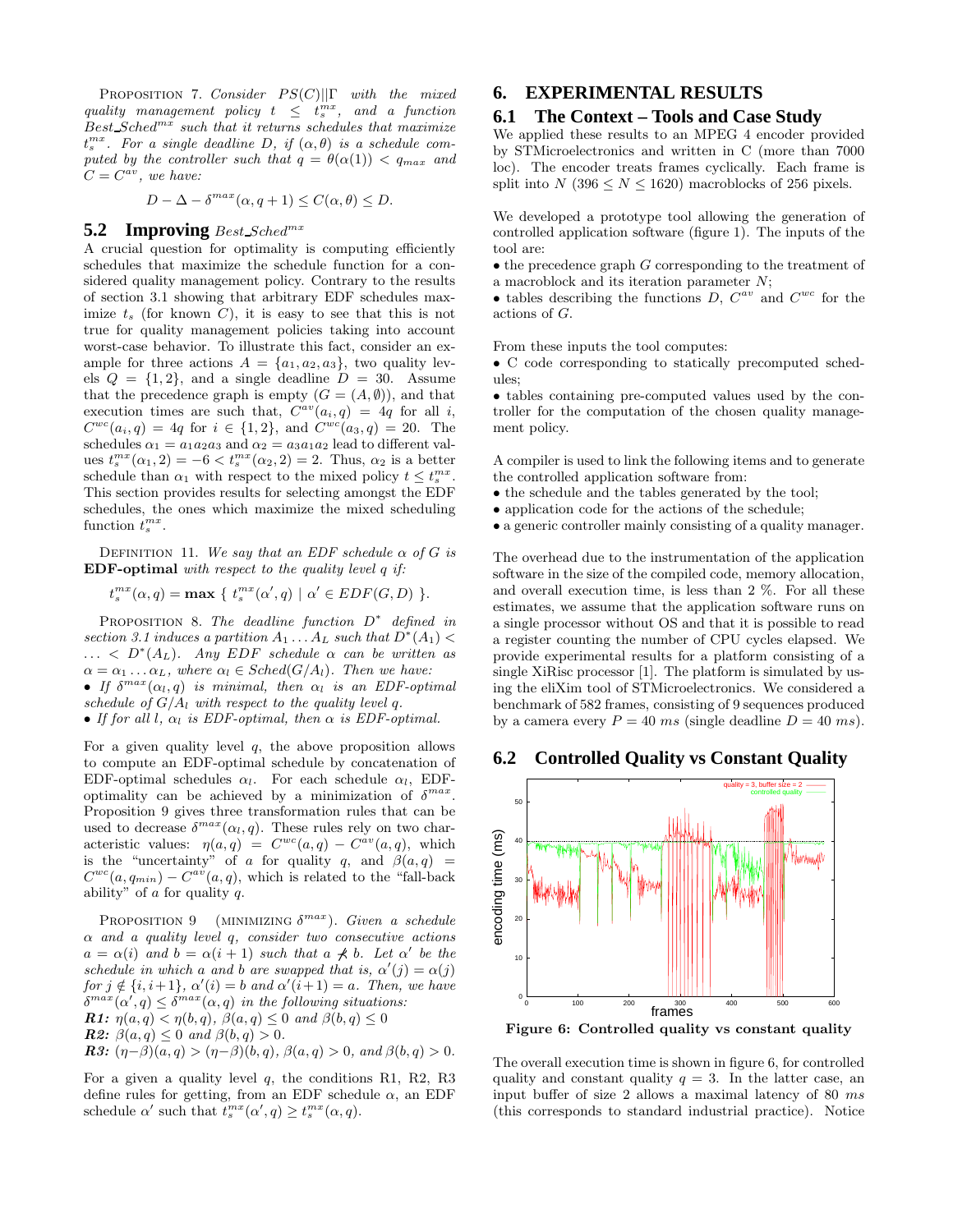the presence in figure 6 of two kinds of jumps: eight jumps corresponding to changes of video sequences (encoding of Iframes); two bursts of jumps corresponding to frame skips due to buffer overflow occurring for constant quality only.

Experimental results show that for constant quality level, load fluctuation leads to a high amount of frame skips even if an additional input buffer is used. On the contrary, controlled quality completely avoids frame skips and overloads lead to smooth reduction of the video quality.

**6.3 Using Optimized Schedules**



Figure 7: Optimization of Best Sched<sup>mx</sup>

We have compared the controlled application running with a non-optimized function  $Best\_Sched^{mx}$  (high values of  $\delta^{max}$ ), and the same controlled application running with a function  $Best\_Sched^{mx}$  obtained by applying the three optimization rules given in 5.2.

Figure 7 shows that the overall execution time is close to the deadline of  $D = 40$  ms when Best Sched<sup>mx</sup> is optimized, whereas approximately 7 ms are lost in average when  $Best\_Sched^{mx}$  is non-optimized. This corresponds to the difference of the values  $\delta^{max}$  encountered during the execution, between the optimized and the non-optimized case  $(7.2 \text{ ms in average}).$ 

# **6.4 The Impact ofQualityManagementPolicy**

We have compared safe, simple and mixed quality management policies. We provide results for a static schedule  $\alpha$ . We build the speed diagram (see figure 8) for a particular input frame.

For safe and simple quality management policies significant speed discontinuities are observed at points A, B, C, D and E. For the safe policy (resp. simple policy), the speed of the system from point A (resp. B) to point C corresponds to a choice of minimal quality. This drastically reduces the video quality. On the contrary, for mixed policy we get almost uniformly constant speed which leads to significantly improved video quality.

# **7. CONCLUSION**

The presented method uses fine grain control to meet safety and best effort requirements. It overcomes limitations of



Figure 8: Speed diagram for different policies

hard real-time approaches where strict respect of deadlines implies poor time budget utilization. This is possible through fine grain control, which allows adaptation to load changes during a cycle instead of using a priori known global execution time estimates.

The method is founded on a solid theoretical basis. The controller computes feasible schedules under reasonable assumptions about the controlled system — the existence of statically computable feasible schedules for minimal quality. The behavior of the controller is characterized by its quality management policy and the associated Best Sched function. Experimental results show that mixed quality management policy significantly improves quality smoothness with respect to the two other policies. Speed diagrams provide a general framework for analyzing the controller's performance, admitting an intuitive geometric interpretation. The results show that even in the ideal case where actual execution times agree with average execution times, meeting safety requirements inherently limits achieving optimality. The actual execution time may not fill the entire available time budget. The amount of the available time which is lost must be lower than a constant, which depends on the difference between average and worst-case behavior as well as granularity of control . The way this constant increases when actual and average execution time differ is the subject of ongoing work. Finally, an important finding is that all EDF schedules are not equivalent with respect to the considered quality management policies. The rules provided for computing the schedules which maximize the corresponding schedule functions, define strategies for improving predictability in the presence of uncertainty.

Experimental results confirm the interest of the method and its low overhead. Given their importance, we actively work in several directions to improve the prototype tool: compositional generation of EDF schedules for iterative programs, efficient computation of Best Sched functions, and application of learning techniques for better estimation of the average execution times.

#### **8. REFERENCES**

[1] http://xirisc.deis.unibo.it/.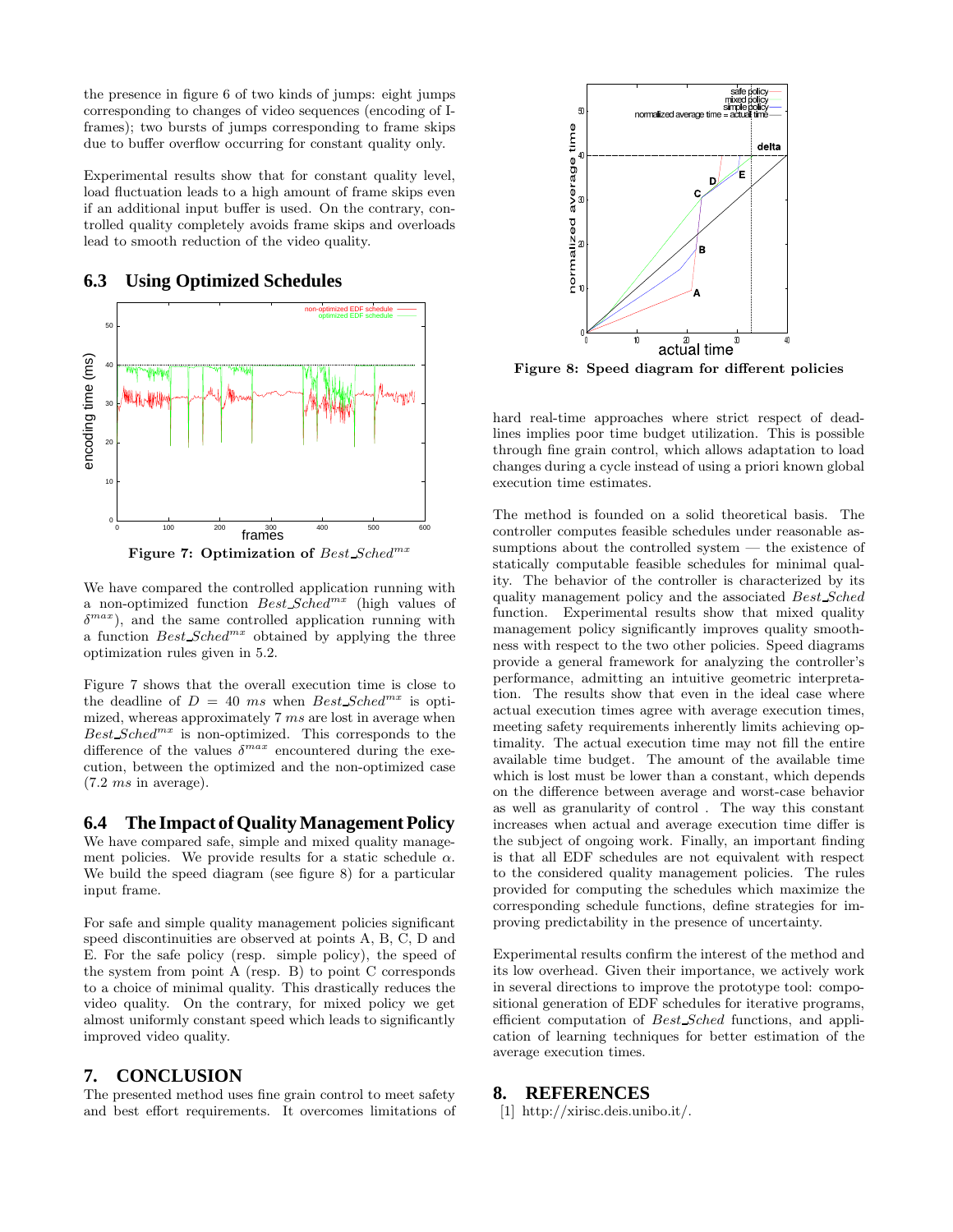- [2] K.-E. Arzen, B. Bernhardsson, J. Eker, A. Cervin, K. Nilsson, P. Persson, and L. Sha. Integrated control and scheduling. Technical report.
- [3] N. C. Audsley, R. I. Davis, and A. Burns. Mechanisms for enhancing the flexibility and utility of hard real-time systems. In Real-Time Systems Symposium, pages 12–21. IEEE, 1994.
- [4] R. J. Bril, M. Gabrani, C. Hentschel, G. C. van Loo, and E. F. M. Steffens. Qos for consumer terminals and its support for product families. In Proceedings of the International Conference on Media Futures, 2001.
- [5] G. C. Buttazzo, G. Lipari, and L. Abeni. Elastic task model for adaptive rate control. In RTSS, pages 286–295, 1998.
- [6] J. Combaz, J. Fernandez, T. Lepley, and J. Sifakis. Fine grain qos control for multimedia application software. In Design, Automation and Test in Europe (DATE'05) Volume 2, pages 1038–1043, 2005.
- [7] R. I. Davis, K. W. Tindell, and A. Burns. Scheduling slack time in fixed priority preemptive systems. In Proceeding of the IEEE Real-Time Systems Symposium, pages 222–231.
- [8] D. Isovic, G. Fohler, and L. Steffens. Timing constraints of mpeg-2 decoding for high quality video: misconceptions and realistic assumptions.
- [9] G. Koren and D. Shasha. Skip-over: Algorithms and complexity for overloaded systems that allow skips. Technical Report TR1996-715, , 1996.
- [10] J. Lehoczky and S.Thuel. Algorithms for scheduling hard aperiodic tasks in fixed-priority systems using slack stealing. In Proceedings of the IEEE Real-Time System Symposium.
- [11] C. Lu, J. Stankovic, G. Tao, and S. Son. Feedback control real-time scheduling: Framework, modeling and algorithm. special issue of RT Systems Journal on Control-Theoric Approach To Real-TIme Computing, 23(1/2):85–88, 2002.
- [12] L. Papalau, C. M. O. Pérez, and L. Steffens. In S. Goddard, editor, Work-In-Progress Session of the 16th Euromicro Conference on Real-Time Systems, pages 33–36, 2004.
- [13] C. C. Wüst, L. Steffens, R. J. Bril, and W. F. Verhaegh. Qos control strategies for high-quality video processing. In Euromicro Conference on Real-Time Systems, pages 3–12. IEEE, 2004.

## **9. APPENDIX**

#### **9.1 Lemma 1**

*Proof of lemma 1:* From the definition of  $t_s$ , we have:

$$
t_s(\alpha, \theta)(i) \ge t_s(\alpha, \theta)(i+1). \tag{1}
$$

We have  $t_s(\alpha', \theta)(j) = t_s(\alpha, \theta)(j)$  for  $j \neq i, i + 1$ , and:

$$
t_s(\alpha', \theta)(i) \geq t_s(\alpha, \theta)(i+1) \tag{2}
$$

$$
t_s(\alpha',\theta)(i+1) \geq t_s(\alpha,\theta)(i+1). \tag{3}
$$

We conclude from (1), (2), (3), that  $t_s(\alpha', \theta) \ge t_s(\alpha, \theta)$ .  $\Box$ 

# **9.2 Lemma 2**

LEMMA 3. For any  $(\alpha, \theta)$ , we have:

$$
t_s^{sf}(\alpha, \theta) \le t_s^{sf}(\alpha^2, q_{min}) - C^{wc}(\alpha(1), \theta).
$$

Proof of lemma 3: We have:

$$
t_s^{sf}(\alpha, \theta) \leq \min_{2 \leq k \leq |\alpha|} t_s^{sf}(\alpha, \theta)(k) \tag{4}
$$

where  $t_s^{sf}(\alpha, \theta)(k) = D({}^k\alpha) - C^{sf}({}^k\alpha, \theta)$ 

= 
$$
D({}^k\alpha) - C^{wc}(\alpha(1), \theta) - C^{wc}(\alpha[2, k], q_{min}).
$$
 (5)

For any  $k \geq 2$ , we can rewrite (5) as:

$$
D({}^{k-1}(\alpha^2)) - C^{wc}({}^{k-1}(\alpha^2), q_{min}) - C^{wc}(\alpha(1), \theta)
$$
  
=  $t_s^{wc}(\alpha^2, q_{min})(k-1) - C^{wc}(\alpha(1), \theta)$   
=  $t_s^{sf}(\alpha^2, q_{min})(k-1) - C^{wc}(\alpha(1), \theta).$  (6)

From (4), (6),  $t_s^{sf}(\alpha, \theta) \le t_s^{sf}(\alpha^2, q_{min}) - C^{wc}(\alpha(1), \theta)$ .  $\Box$ 

Proof of lemma 2: The proof is made by induction on the reachable states.

#### • initialization: state  $(\epsilon, \perp, 0)$

As there exists  $\alpha_0$  such that  $(\alpha_0, q_{min})$  is a feasible schedule of  $PS(C^{wc})$ , we have:

$$
0 \leq t_s^{wc}(\alpha_0, q_{min}) = t_s^{sf}(\alpha_0, q_{min}).
$$

Let  $\alpha_{q_{min}} = Best\_Sched^{sf}(\epsilon, q_{min})$  be the planed schedule for the lowest quality at initialization. It can be shown that results of proposition 2 also hold for  $t_s^{sf}$  and  $q_{min}$ . As  $\alpha_{q_{min}}$ is an EDF schedule of G and  $\alpha_0$  is a schedule of G, by proposition 2 we obtain:

$$
0 \leq t_s^{sf}(\alpha_0, q_{min}) \leq t_s^{sf}(\alpha_{q_{min}}, q_{min}).
$$

• induction:  $(\alpha, \theta, t) \stackrel{(a,q_M)}{\longrightarrow} (\alpha', \theta', t')$ Let  $(\alpha, \theta, t)$  be a reachable state of  $PS(C)||\Gamma$ , and  $(a, q_M)$  =  $\Gamma(\alpha, \theta, t)$ . Let  $(\alpha', \theta', t')$  be a state of  $PS(C)||\Gamma$  such that  $(\alpha, \theta, t) \stackrel{(a,q_M)}{\longrightarrow} (\alpha', \theta', t'), \alpha_q = Best\_Sched^{sf}(\alpha, q),$  and  $\alpha'_q = Best\_Sched^{sf}(\alpha', q). \quad \text{Let} \;\; q_M \;\; = \;\; \max\{q \;\; | \;\; t \;\; \leq \;\; \}$  $t_s^{sf}(\alpha_q, q)$ , and  $a = \alpha_{q_M}(1)$ .

By induction hypothesis, we have  $q_{min} \in \{q \mid t \leq t_s^{sf}(\alpha_q, q)\}\$ that is,  $t \leq t_s^{sf}(\alpha_{q_{min}}, q_{min})$ . As  $q_M$  is the chosen quality level, we have also  $t \leq t_s^{sf}(\alpha_{q_M}, q_M)$ . This condition can be rewritten, by lemma 3:

$$
t \le t_s^{sf}(\alpha_{q_M}, q_M)
$$
  
\n
$$
\Rightarrow t \le t_s^{sf}(\alpha_{q_M}^2, q_{min}) - C^{wc}(\alpha_{q_M}(1), q_M)
$$
  
\n
$$
\Rightarrow t + C^{wc}(a, q_M) \le t_s^{sf}(\alpha_{q_M}^2, q_{min}).
$$

As  $C(a,q_M) \leq C^{wc}(a,q_M)$  and  $t' = t + C(a,q_M)$ , we obtain:  $t' \leq t_s^{sf}(\alpha_{q_M}^2, q_{min}).$ 

As  $\alpha'_{q_{min}}$  is an EDF schedule of  $G/\alpha'_{q_{min}}$ , and  $\alpha_{q_M}^2$ is a schedule of the same precedence graph, by proposition 2 applied to  $t_s^{sf}$  and  $q_{min}$ , we have  $t_s^{sf}(\alpha_{q_M}^2, q_{min}) \leq$  $t_s^{sf}(\alpha'_{q_{min}}, q_{min}),$  and obtain  $t' \leq t_s^{sf}(\alpha'_{q_{min}}, q_{min}).$  This demonstrates that, at the next state  $(\alpha', \theta', t')$ , we have  $q_{min} \in \{q \mid t' \leq t_s^{sf}(\alpha'_q, q)\}.$ 

Thus, for any reachable state  $(\alpha, \theta, t)$  of  $PS(C)||\Gamma$ , we have  $q_{min} \in \left\{ q \mid t \leq t_s^{sf}(\alpha_q,q) \right\}.$